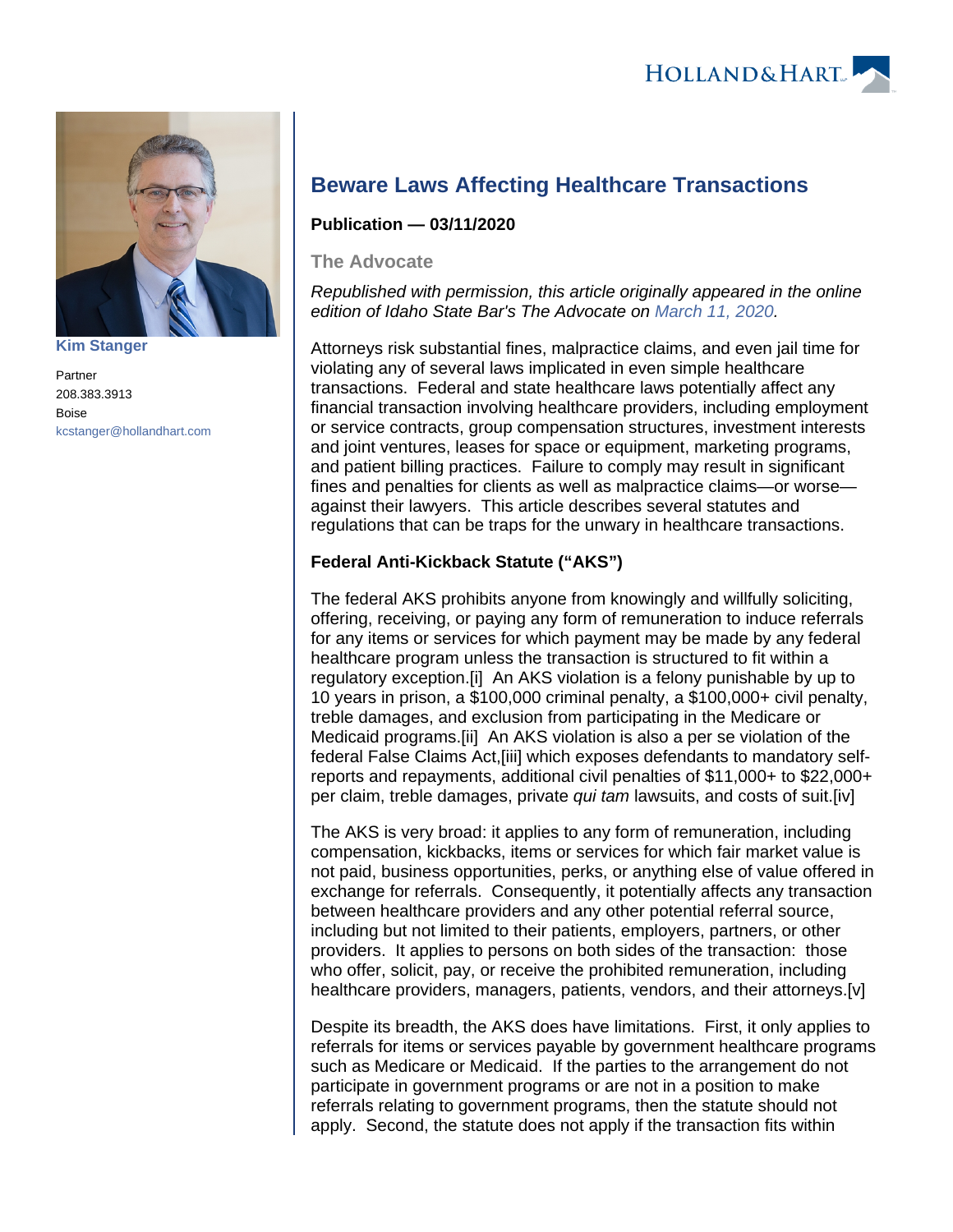

specified statutory or regulatory "safe harbors."[vi] For example, exceptions apply to employment or personal services contracts, space or equipment leases, investment interests, and certain other relationships so long as those transactions are structured to satisfy each of the requirements relevant to the safe harbor.[vii]

Because the AKS is an intent-based statute, a violation might not occur even if the parties do not fit within a regulatory safe harbor; however, in that case, the test becomes whether "one purpose" of the remuneration is to induce referrals—a difficult standard to defend against.[viii] If the parties cannot fit within a regulatory safe harbor, they may obtain an advisory opinion from the Office of Inspector General ("OIG") concerning the proposed transaction. Past advisory opinions are published on the OIG's website, [https://www.oig.hhs.gov/compliance/advisory-opinions/index.asp,](https://oig.hhs.gov/compliance/advisory-opinions/index.asp) and may provide guidance for others seeking to structure a similar transaction.

## **Eliminating Kickbacks in Recovery Act ("EKRA")**

EKRA was recently passed in response to the opioid epidemic and generally prohibits soliciting, receiving paying or offering any remuneration in return for referring a patient to a laboratory, recovery home, or clinical treatment facility unless the arrangement fits within limited regulatory exceptions.[ix] Violations are punishable by up to 10 years in prison and a \$200,000 criminal fine.[x] Unlike the AKS, EKRA applies to claims payable by private as well as government payers.

#### **Idaho Anti-Kickback Statute**

Idaho has its own anti-kickback statute which prohibits paying or receiving a payment in exchange for referrals for healthcare services, or providing services with the knowledge that the patient was referred in exchange for a payment.[xi] Violations may result in a \$5,000 civil penalty.[xii] Significantly, the Idaho AKS is broader than the federal statute: it extends to payments to induce referrals for any healthcare services, not just those payable by federal programs. And unlike the federal AKS, the Idaho AKS does not come with any regulatory safe harbors. Fortunately, however, there do not appear to be any reported cases in which the Idaho AKS has been enforced.

#### **Idaho Fee Splitting Statutes**

Idaho professional licensing acts may also prohibit fee splitting or other conduct relevant to transactions. For example, the Idaho Medical Practices Act prohibits "[d]ividing fees or gifts or agreeing to split or divide fees or gifts received for professional services with any person, institution or corporation in exchange for referral."[xiii] Depending on how broadly the relevant licensing board decides to interpret the statute, it may prohibit certain remunerative relationships as well as investment interests in provider practices. Violations may result in adverse licensure action.

#### **Ethics in Patient Referrals Act ("Stark")**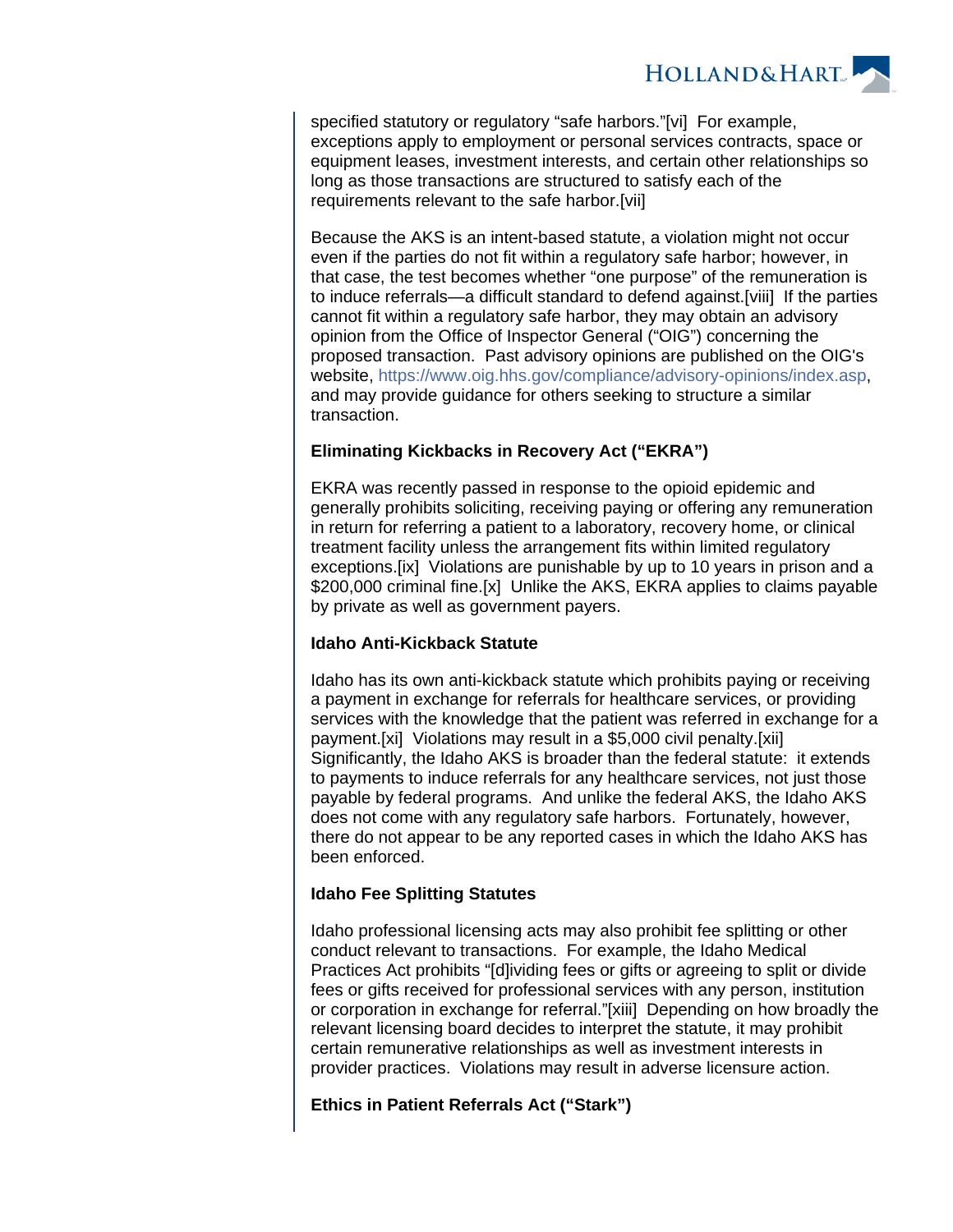

The federal Stark[xiv] law prohibits physicians[xv] from referring patients for certain designated health services ("DHS")[xvi] payable by Medicare to entities with which the physician (or a member of the physician's family) has a financial relationship unless the transaction fits within a regulatory safe harbor.[xvii] Unlike the AKS, Stark is exclusively a civil statute: violations may result in civil fines ranging up to \$25,000+ per violation and up to \$170,000+ per scheme in addition to self-reporting and repayment of amounts received for services rendered per improper referrals.[xviii] Repayments can easily run into thousands or millions of dollars. In addition, Stark law violations result in False Claims Act violations, thereby triggering the additional penalties and threat of *qui tam* suits discussed previously.

Unlike the AKS, Stark is a strict liability statute; it does not require intent, and there is no "good faith" compliance. If triggered, Stark applies to any type of direct or indirect financial relationship between physicians or their family members and a potential provider of DHS, including any ownership, investment, or compensation relationship.[xix] Thus, the statute applies to everything from ownership or investment interests to compensation among group members to contracts, leases, joint ventures, waivers, discounts, professional courtesies, medical staff benefits, or any other transaction in which anything of value is shared with referring physicians or their family members.

Like the AKS, Stark contains numerous safe harbors applicable to many common financial relationships;[xx] the parties must carefully structure their arrangements to fit within an applicable safe harbor if there are to be DHS referrals from the physician. And like Stark, parties contemplating a suspect transaction may seek an advisory opinion from the Center for Medicare and Medicaid Services ("CMS"). The CMS advisory opinions are published at [https://www.cms.gov/Medicare/Fraud-and-](https://www.cms.gov/Medicare/Fraud-and-Abuse/PhysicianSelfReferral/advisory_opinions/)[Abuse/PhysicianSelfReferral/advisory\\_opinions/](https://www.cms.gov/Medicare/Fraud-and-Abuse/PhysicianSelfReferral/advisory_opinions/).

## **Idaho Stark Law?**

Idaho does not have a statute similar to Stark, but Idaho Medicaid regulations allow the Department of Health and Welfare to "deny payment for any and all claims it determines are for items or services … provided as a result of a prohibited physician referral under [Stark,] 42 CFR Part 411, Subpart J."[xxi] The net effect is that a Stark law violation may result in penalties and repayments under Idaho regulations as well as federal law.

## **Civil Monetary Penalties Law ("CMPL")**

The federal CMPL is a broad statute that, among other things, prohibits certain transactions that have the effect of increasing utilization or costs to federally funded healthcare programs or improperly minimizing services to beneficiaries.[xxii] For example, the CMPL prohibits offering or providing inducements to a Medicare or Medicaid beneficiary that are likely to influence the beneficiary to order or receive items or services payable by federal healthcare programs, including free or discounted items or services, waivers of copays or deductibles, etc.[xxiii] This law may affect healthcare provider marketing programs as well as contracts or payment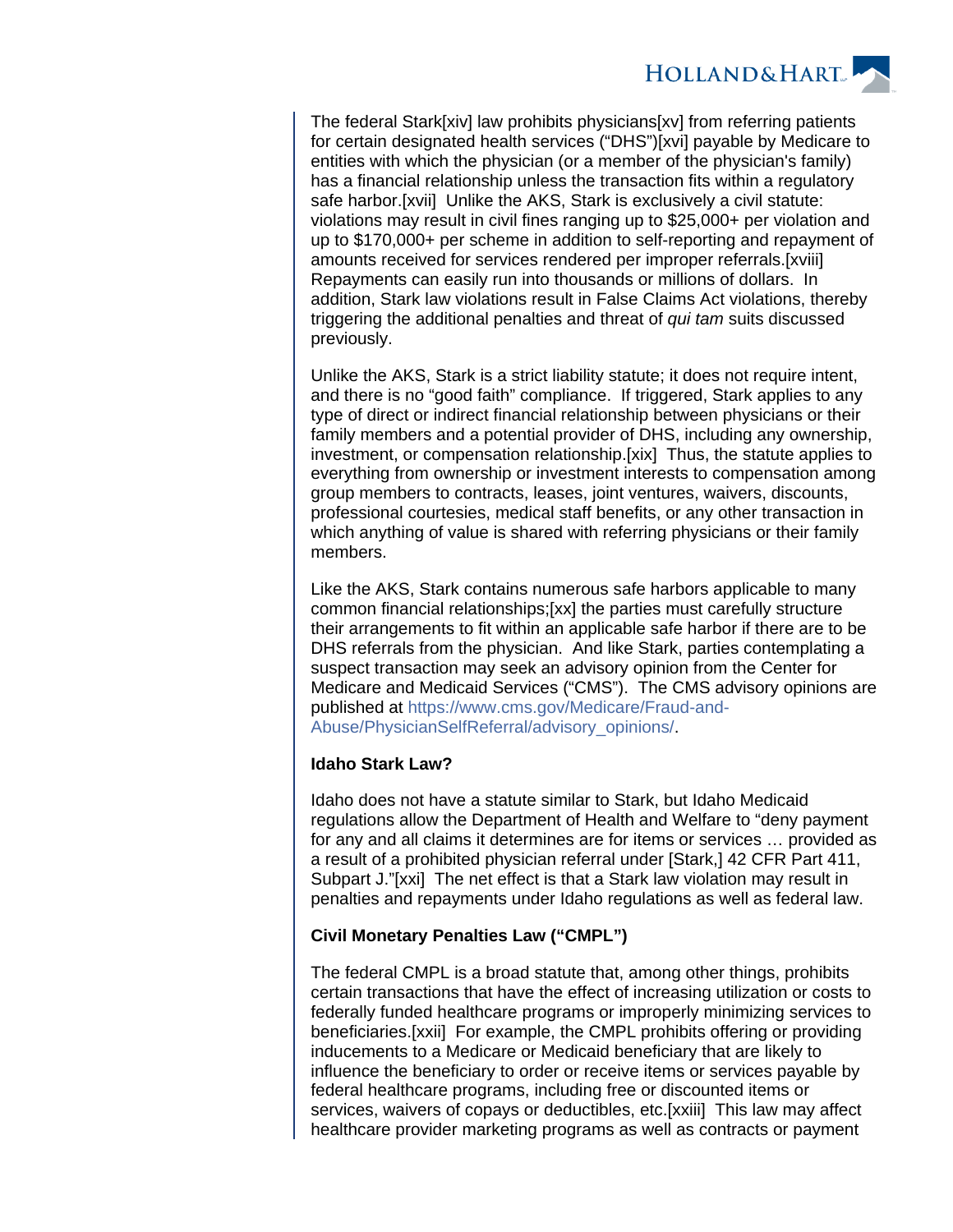

terms with Medicare or Medicaid patients.[xxiv]

The CMPL also prohibits hospitals from making payments to physicians to induce the physicians to reduce or limit medically necessary services covered by Medicare.[xxv] Thus, the CMPL usually prohibits so-called "gainsharing" programs in which hospitals split cost-savings with physicians.[xxvi] Finally, the CMP prohibits submitting claims for federal healthcare programs based on items or services provided by persons excluded from healthcare programs.[xxvii] As a practical matter, the statute prohibits healthcare providers from employing or contracting with persons or entities who have been excluded from participating in federal healthcare programs.[xxviii] Violations of the CMPL may result in administrative penalties ranging from \$5,000+ to \$100,000+ per violation depending on the conduct involved.[xxix]

#### **HIPAA[xxx] Privacy and Security Rules**

The HIPAA privacy rules prohibit most healthcare providers, health plans (including employee group health plans that are administered by third parties or have more than 50 participants), and their "business associates"[xxxi] from using, disclosing, or selling protected health information ("PHI") without the patient's authorization unless certain exceptions apply.[xxxii] The HIPAA security rule requires covered entities and business associates (including lawyers who receive PHI from or on behalf of their healthcare client) to implement certain administrative, technical and physical safeguards to protect electronic PHI.[xxxiii] HIPAA violations may result in fines of \$119+ to \$59,000+ per violation; violations involving "willful neglect" are subject to a mandatory fine of \$11,000+ to \$59,000+ per violation.[xxxiv]

A separate violation exists for each individual affected by the violation and/or each day that the covered entity or business associate fails to satisfy a required standard[xxxv]; accordingly, penalties can rack up very quickly. To make matters worse, covered entities and business associates must voluntarily self-report breaches of unsecured PHI to affected individuals and the government, thereby increasing the potential for HIPAA sanctions.[xxxvi]

If you are handling a transaction involving covered entities and/or their business associates (e.g., services contracts, sales contracts, practice acquisitions, etc.), chances are you will need to consider and address HIPAA requirements in your transaction. Among other things, covered entities must execute business associate agreements ("BAAs") with their business associates that require the business associate to comply with HIPAA conditions; the BAAs themselves must contain required terms.[xxxvii]

Similarly, business associates must execute BAAs with their subcontractors.[xxxviii] Accordingly, BAAs have become ubiquitous in the healthcare industry. They even apply to lawyers who receive PHI in the course of providing services for clients. Failure to properly structure BAAs or other PHI-related transactions exposes your clients—and you—to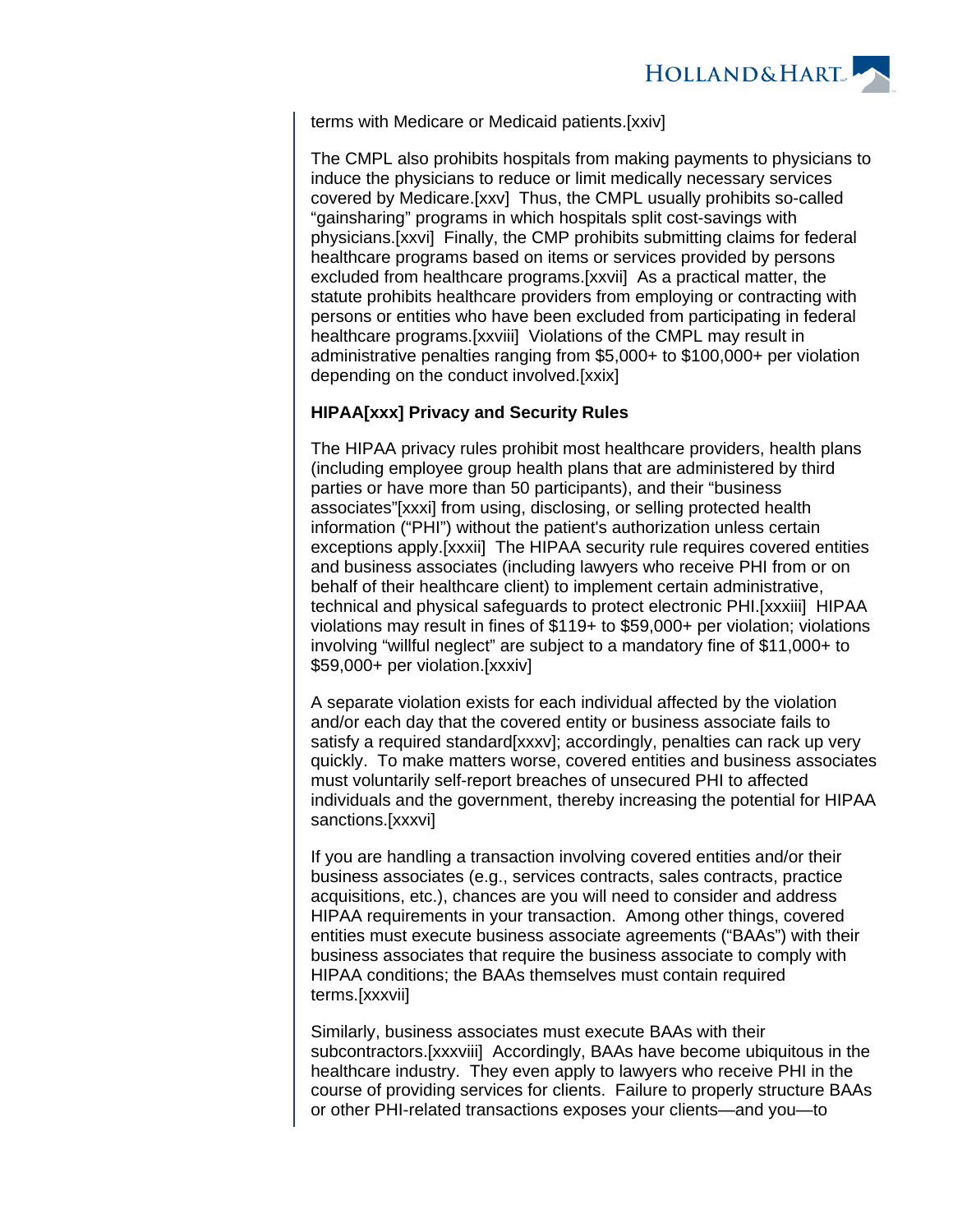

unanticipated HIPAA liability.

## **Medicare Reimbursement Rules**

The Centers for Medicare & Medicaid Services ("CMS") has promulgated volumes of rules and manuals governing reimbursement for services provided under federal healthcare programs. The rules govern such items as when a healthcare provider may bill for services provided by another entity, supervision required for such services, and the location in which such services may be performed to be reimbursable.

In addition, the amount of government reimbursement may differ depending on how the transaction is structured, e.g., whether it is provided through an arrangement with a hospital or by a separate clinic or physician practice. The rules concerning reimbursement and reassignment should be considered in structuring healthcare transactions if the entities intend to bill government programs for services or maximize their reimbursement under such programs.

#### **Conclusion**

The foregoing is only a brief summary of some of the more significant laws and regulations that may affect common healthcare transactions. As in all cases, the devil is in the details (as well as the Code of Federal Regulations and CMS Medicare Manuals). Attorneys who represent healthcare providers should review the relevant laws and regulations whenever structuring a healthcare transaction, especially if that transaction involves potential referral sources or implicates federal healthcare programs.

[Kim C. Stanger](https://www.hollandhart.com/kcstanger) is a partner in the Boise office of Holland & Hart, LLP, and the chair of the firm's Health Law Group. His practice focuses exclusively on healthcare issues, including state and federal fraud and abuse laws, HIPAA, licensing, and other compliance or transactional matters.

[i] 42 U.S.C. § 1320a-7b(b).

[ii] 42 U.S.C. §§ 1320a-7 and 1320a-7b(b)(2)(B); 42 C.F.R. §§ 1003.300 and 1003.310. The civil penalty is subject to an annual inflation-related increase. 45 C.F.R. § 102.3.

[iii] 42 U.S.C. § 1320a-7b(g); 31 U.S.C. § 3729.

[iv] 31 U.S.C. §§ 3729 and 3730; 42 U.S.C. §§ 1320a-7a and 1320a-7k(d); 28 C.F.R. §§ 85.5 and 1003.200(a) and (b)(k). The civil penalties are subject to inflation-related increases. 28 C.F.R. § 85.5.

[v] United States v. Anderson, 55 F. Supp. 2d 1163 (D. Kan. 1999).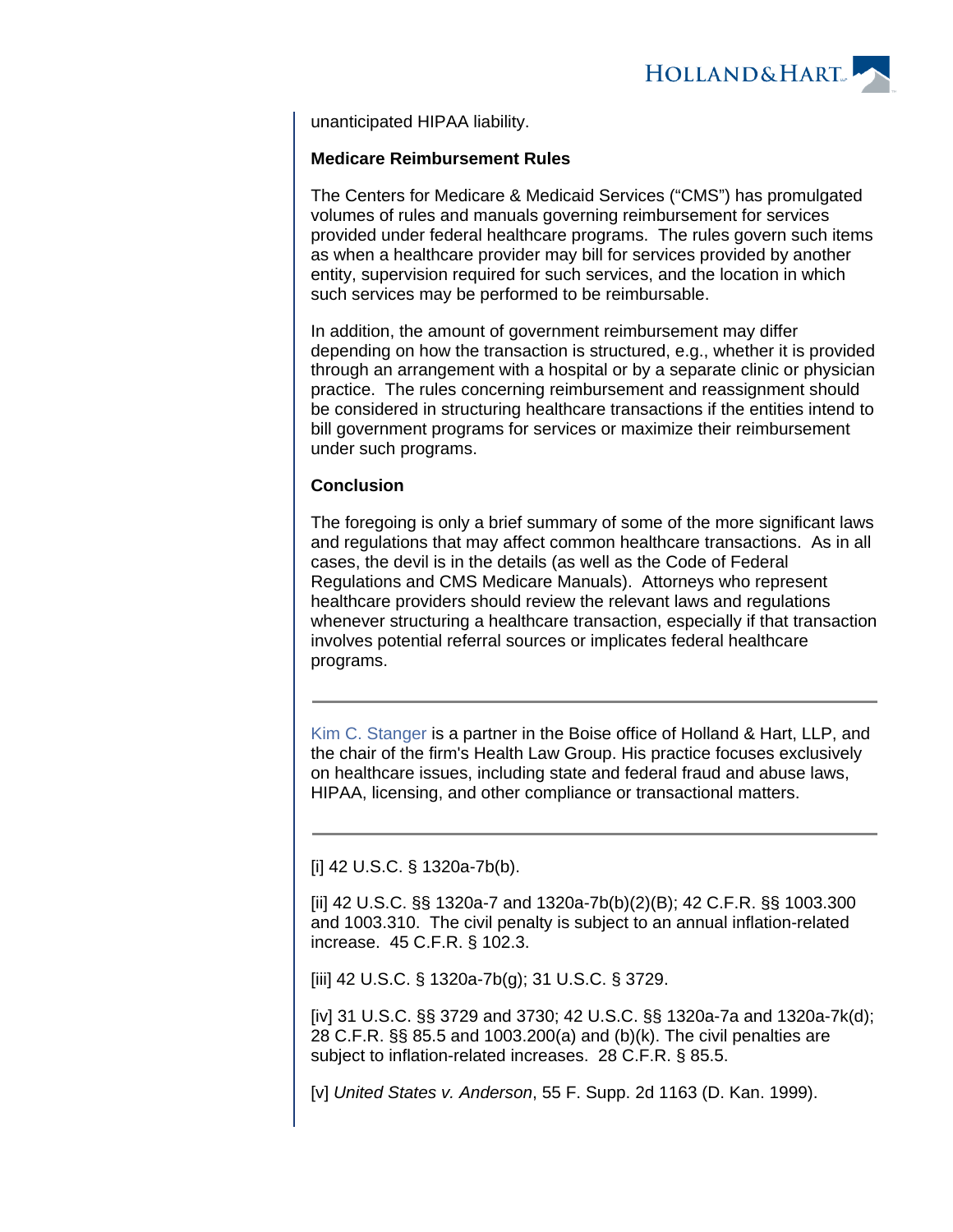

[vi] 42 U.S.C. § 1320a-7b(3); 42 C.F.R. § 1001.952.

[vii] 42 U.S.C. § 1320a-7b(3); 42 C.F.R. § 1001.952.

[viii] United States v. Kats, 871 F.2d 105 (9th Cir. 1989); United States v. Greber, 760 F.2d 68 (3d Cir.), cert. denied, 474 U.S. 988 (1985).

[ix] 18 U.S.C. § 220(a).

[x] 18 U.S.C. § 220(a).

[xi] I.C. § 41-348.

[xii] I.C. § 41-327.

[xiii] I.C. § 54-1814(8).

[xiv] The Stark law is named for its congressional sponsor, United States Representative Fortney H. "Pete" Stark. U.S. ex rel. Thompson v. Columbia/HCA Healthcare Corp., 125 F.3d 899, 900–901 (5th Cir. 1997).

[xv] "Physician" is defined as "a doctor of medicine or osteopathy, a doctor of dental surgery or dental medicine, a doctor of podiatric medicine, a doctor of optometry, or a chiropractor." 42 C.F.R. § 411.351.

[xvi] "Designated health services" include clinical laboratory services; physical therapy, occupational therapy and speech-language pathology services; radiology and other imaging services; radiation therapy; durable medical equipment and supplies; prosthetics, orthotics, prosthetic devices and supplies; home health services; outpatient prescription drugs; inpatient and outpatient hospital services; and parenteral and enteral nutrients. 42 C.F.R. § 411.351.

[xvii] 42 U.S.C. § 1395nn; 42 C.F.R. § 411.353.

[xviii] 42 U.S.C. § 1395nn(g); 42 C.F.R. §§ 1003.300 and 1003.310. The civil penalties are subject to an annual inflation adjustment. 45 C.F.R. § 102.3.

[xix] 42 C.F.R. §§ 411.351, 411.353, and 411.354.

[xx] 42 C.F.R. §§ 411.355 to 411.357.

[xxi] IDAPA 16.05.07.200.01.d.

[xxii] 42 U.S.C. § 1320a-7a.

[xxiii] 42 U.S.C. § 1320a-7a(a)(5); 42 C.F.R. § 1003.100(a).

[xxiv] See OIG Special Advisory Bulletin, "Offering Gifts and Other Inducements to Beneficiaries" (August 2002); OIG Special Fraud Alert, "Routine Waiver of Part B Co-Payments/Deductibles" (May 1991).

[xxv] 42 U.S.C. § 1320a-7a(b).